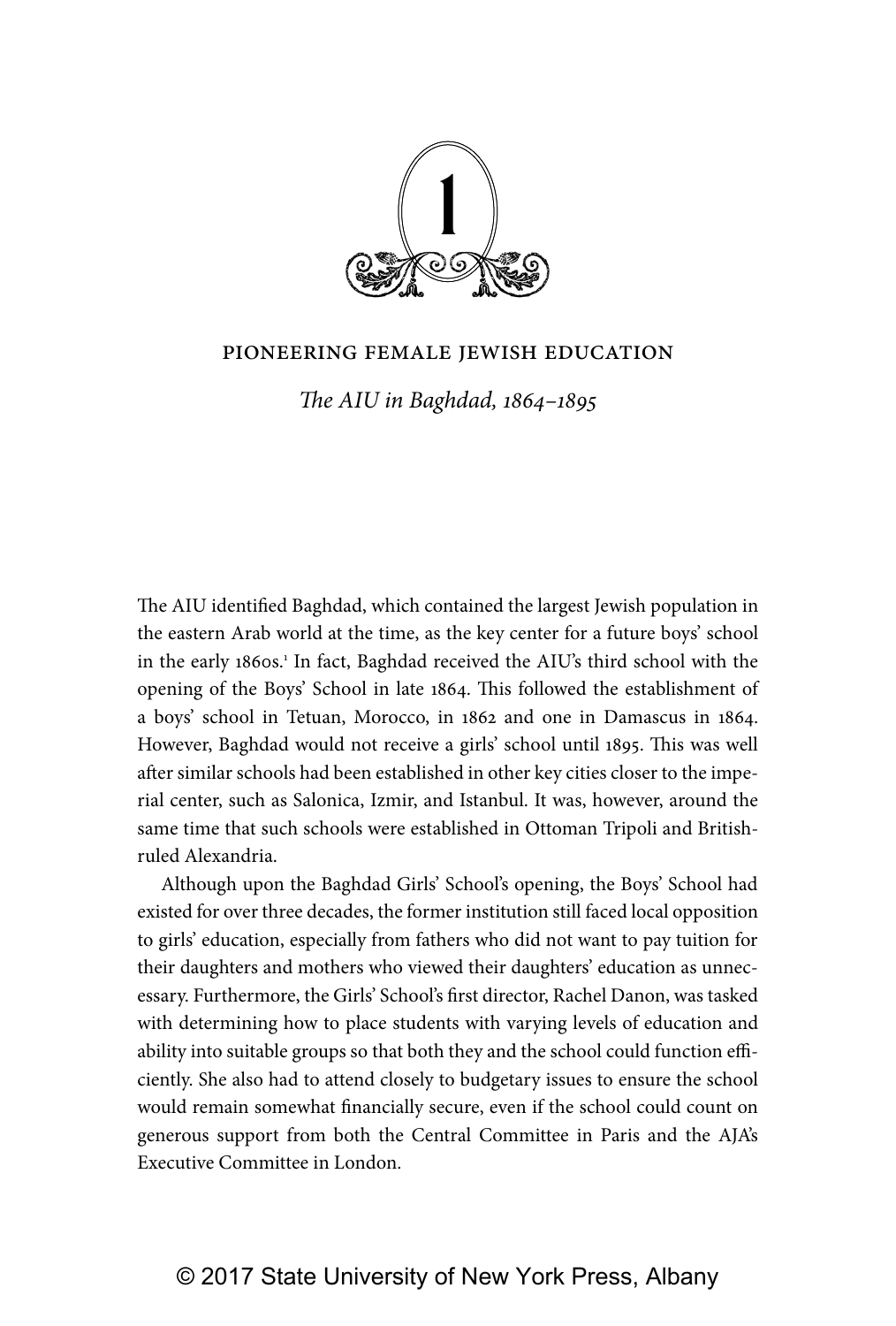In addition to her administrative role as director, Danon also acted as a quasi-diplomatic liaison on behalf of the school in the Jewish community, positioning herself as a modern, educated, cultivated Jewish woman to both her students and their families. Her goals were thus varied as she aimed to establish an enduring school while also setting in motion what she and the Central Committee believed to be a modernization process for Jewish girls.

Yet, while Danon focused on grooming educated and modern girls, the wider goals the school was established to achieve were not limited to female education. In fact, over the course of the late 1880s and early 1890s, the male faculty at the city's Boys' School had concluded that in order to effect lasting social change among the Baghdadi Jewish community, boys' education was insufficient. These educators believed the AIU needed to place at least equal emphasis on the education of Jewish girls, as they were the future wives of graduates of the Boys' School and the mothers of future students of both the AIU's schools and of members of the Baghdadi Jewish community. Only by including girls could the AIU achieve its goal of regenerating the Jewish community in Baghdad.

Therefore, while this chapter discusses and analyzes key aspects of the Girls' School's first year of existence, it also draws from the BAIU, AJAR, *The Jewish Chronicle*, and general AIU correspondence to provide a general background of the AIU's activities in Baghdad. The chapter also discusses the role that Saul Somekh, the director of the Boys' school from 1888 to 1893, played in laying the foundation for the Girls' School. Additionally, it is my hope that by focusing much of this chapter on the events of 1895, scholars of both Jewish and Middle Eastern girls' education will be made aware of the richness and depth of information contained in just one year of correspondence of female teachers at AIU institutions. Indeed, while the lion's share of this chapter's evidence is drawn from the letters of Rachel Danon, I do not attempt to discuss and analyze everything Danon wrote in 1895. Rather, I have focused on information and anecdotes that she related in these letters that shed light on the school's establishment and functioning; her goals as a director, teacher, role model, and cultural emissary; and issues that would recur in future years. One key theme that has been omitted from this chapter, as Danon's letters from 1895 almost solely ignore the issue, is that of the personal life and struggles of a female director in a foreign country. While not discussed here, this is a recurring theme in later chapters.

#### *The Jewish Community in Late Ottoman Baghdad*

Since many of its members traced their histories to the pre-Islamic period, the Baghdadi Jewish community was believed by many to predate all other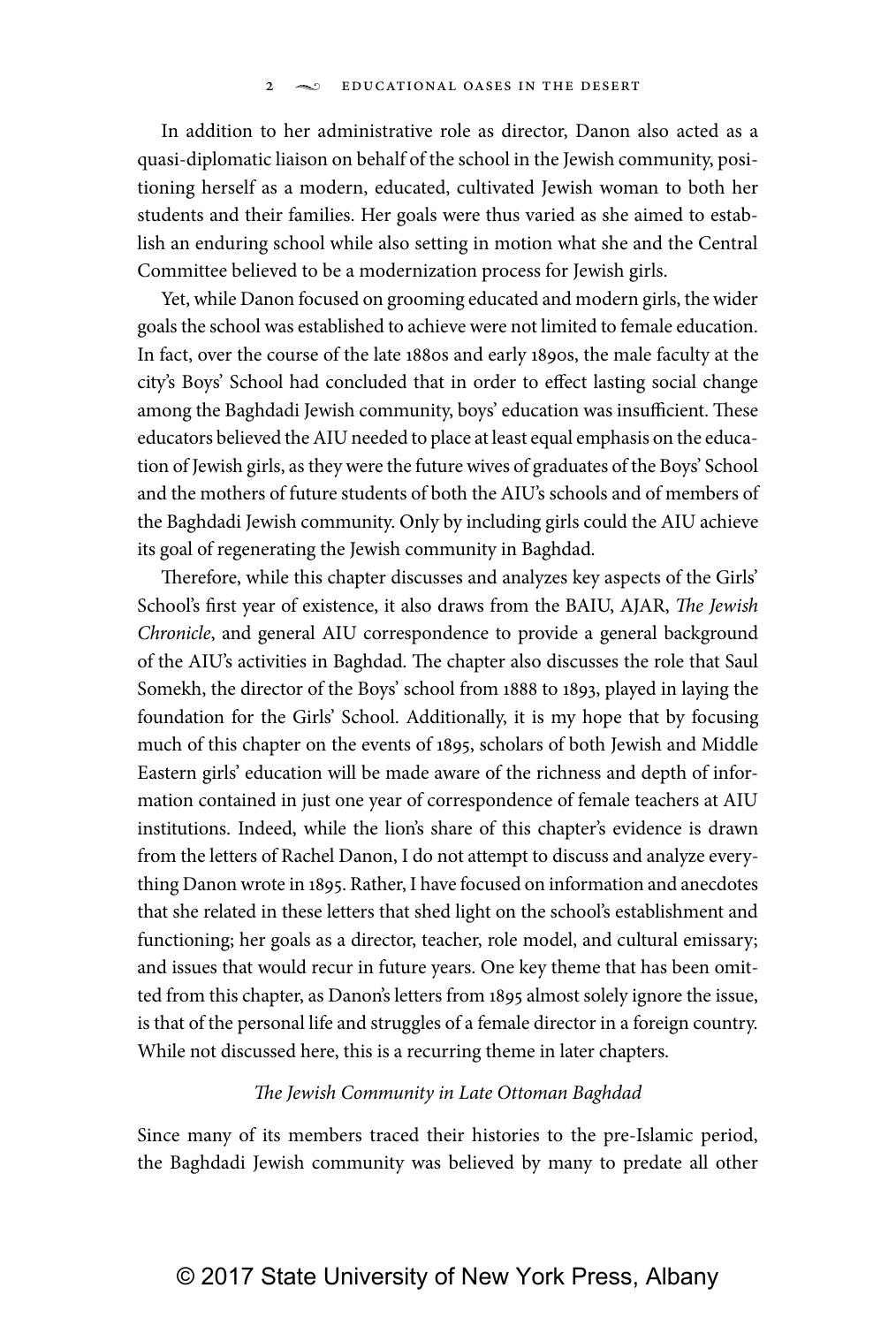communities in the city. If one were to separate Sunni from Shiite Muslims, then the Jewish community was also the city's largest. One scholar estimates the Jewish population in Baghdad in 1904 as exceeding 63,000, although it is impossible to assert exactly how many Jews lived in the city at any given time in the late Ottoman period.<sup>2</sup> What is beyond dispute is that the Jewish population in the city during this period accounted for between 30 and 40 percent of the city's total population.

According to a 1910 British report, the Jewish community in Baghdad was the second largest community in the empire, behind Salonica, and, in general, a prosperous one.<sup>3</sup> The report's author claimed that about 5 percent of the community was wealthy, while 30 percent were middle class, 60 percent were poor, and the remaining 5 percent so destitute that they subsisted through begging.<sup>4</sup> According to the same report, Jews enjoyed a near monopoly over much of the city's trade.<sup>5</sup> One contemporary scholar notes that Jewish traders were so successful that the city's trade came to a near standstill on the Jewish Sabbath.<sup>6</sup> It appears that the main competition for Jewish traders came not from indigenous Muslims and Christians but rather from British agents operating in the region.7 However, it must be mentioned that some Jews, like the famous Sassoon family, gained British citizenship and set up firms both in the United Kingdom and in India and Hong Kong. As will be seen, these wealthy Jewish families, whether living in or outside of Baghdad, often funded educational initiatives, including those undertaken by the AIU, during this period.

Religious leaders also played a key role in late Ottoman Baghdadi Jewish society, though Yaron Harel has shown how rabbinical power was often constrained by members of the wealthy, secular Jewish elite during this period.<sup>8</sup> Interestingly, as a result of struggles between the Baghdadi Jewish-moneyed elite and local rabbis, the Chief Rabbi in the community, who was often not a native of the city, often wielded minimal power and was viewed as both subordinate to secular interests and inferior to other local rabbis in terms of religious knowledge and authority.9 By the 1880s, the position of Chief Rabbi had been largely undermined by secular and religious challengers, with the leadership of the city's AIU Boys' School among the former group.<sup>10</sup> Harel notes that this decline coincided with the rise of a new secular, wealthy elite who favored the introduction of modern education.<sup>11</sup> It is likely that conflicts within the religious establishment and between religious and secular groups during this period aided the AIU's work and subsequent expansion in Baghdad and throughout Ottoman Iraq. However, rabbis, as will be seen, still wielded significant power in certain instances.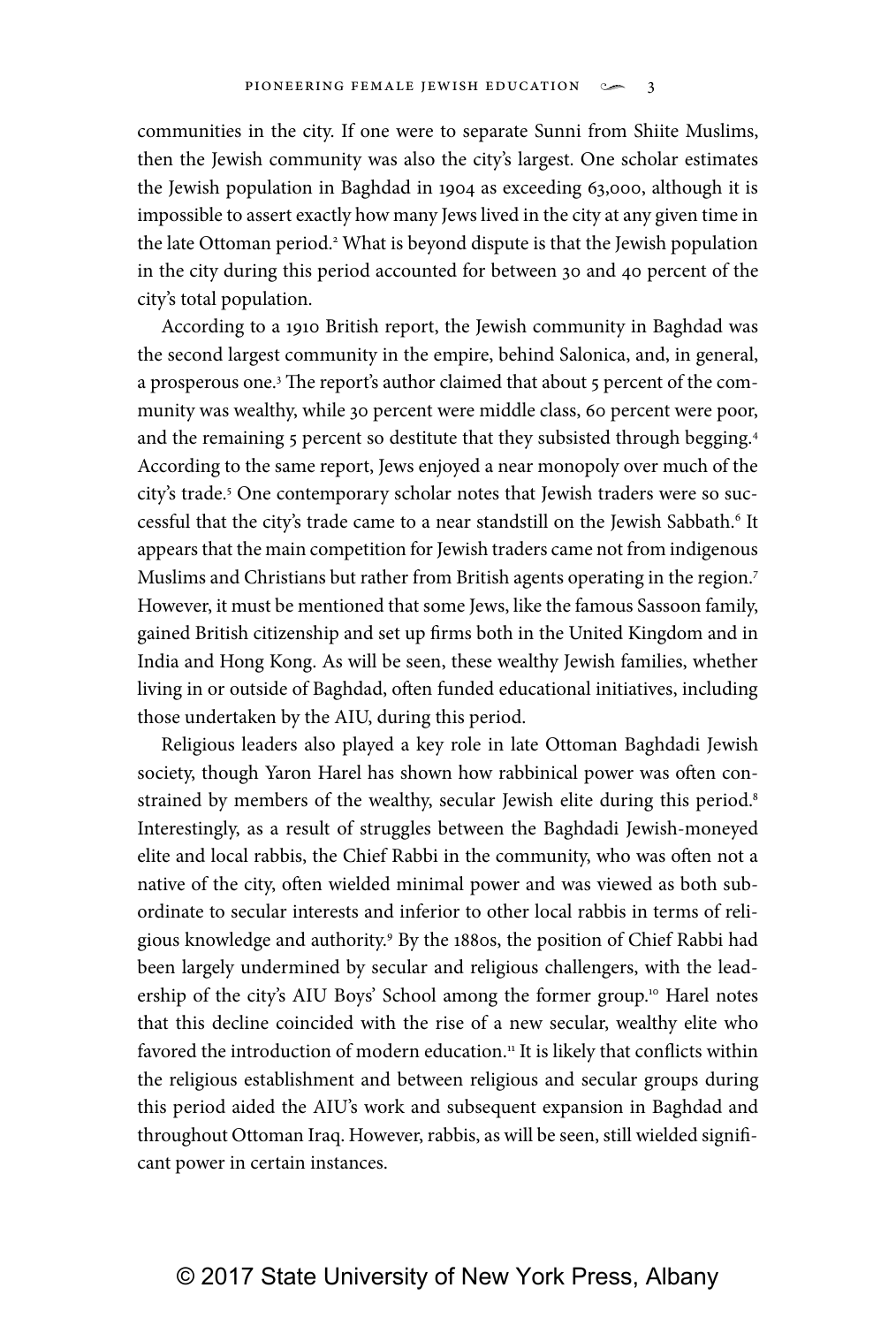Finally, it is important to mention that while the AIU ultimately established the first modern Jewish school in Baghdad in 1864, the latter's establishment did not mark the arrival of European notions of modernity. As both Lital Levy and Orit Bashkin have recently shown, Baghdadi Jews, starting in the early 1860s, took part in the broader Haskalah, or Jewish enlightenment, via correspondence with their Indian, Middle Eastern, and European coreligionists, and the intermittent use of print culture.<sup>12</sup> Indeed, during this period, members of the Baghdadi Jewish intelligentsia internalized European orientalist notions of "Eastern" backwardness and, when discussing what they perceived to be less fortunate Jewish communities in neighboring regions, recast themselves as bearers of modernity in contrast with their backward coreligionists in these cities.<sup>13</sup> Thus, it would be inaccurate to claim that the AIU was solely responsible for large-scale social changes that took place in the city in the late Ottoman period. It would also be inaccurate to assert that the organization implanted European ideals over a community that had previously enjoyed little contact with the outside world, even if this is how AIU writers sometimes portrayed the situation.

### *Overview of Jewish Education in Late Ottoman Baghdad*

Scholars of Jewish education in nineteenth-century Baghdad appear to be in unanimous agreement that the establishment of the AIU Boys' School in 1864 marked the arrival of a Jewish educational institution that focused primarily on secular subjects.<sup>14</sup> In this sense it can be said to mark the beginning of "modern" education in the city. In the decades prior to the AIU's arrival, most Jewish boys received their education in either a Talmud Torah or a heder.<sup>15</sup> Hayyim Cohen mentions that there were numerous heders in the nineteenth century but only one Talmud Torah, which opened in 1832.<sup>16</sup> Furthermore, he states that the two institutions followed a similar curriculum and that the major difference between them was that heders were co-educational, though few girls attended, whereas Talmud Torahs were open only to boys.<sup>17</sup>

Both heders and Talmud Torahs focused on preparing students for later religious study and consisted mainly of learning the Hebrew language and of rote memorization of Jewish religious texts, though other subjects were sometimes included. Cohen's description of these schools, and their teachers' pedagogical techniques, is not positive:

In most cases, one of the rooms in the teacher's house served as the heder, while in the hot summer months, his courtyard was used. The room was bare, the pupils sitting on mats, or sometimes on simple benches without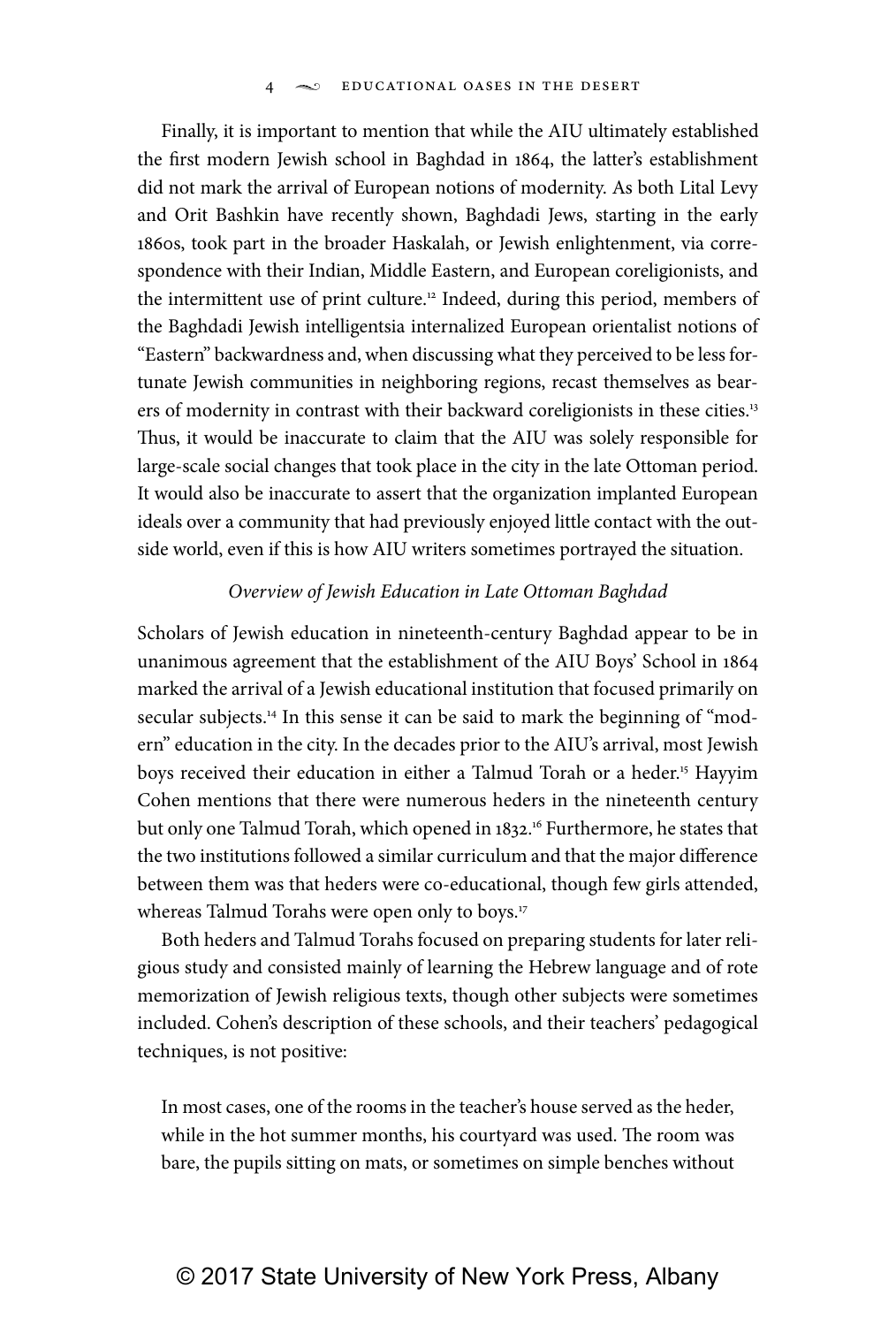backseats. There was no blackboard or any furniture in the room, but the teacher's punishment cane was most prominent.

Children from the age of 3–4 up to 12–13 attended the heder together, without any classification as to age or knowledge. The teacher called up each child in turn, taught him a letter of the Hebrew alphabet, or a word, or a sentence according to the child's knowledge, and if he had reached the stage of writing, he would write letters or sentences in the child's copybook, and the child was obliged to copy these lines according to the teacher's example. A child who did not read well or write beautifully was punished by blows or by having to rewrite the material. Since there were often more than 50 pupils, not infrequently it happened that each of them was called before the teacher not more than once a day. While one child was being taught the others would be up to mischief: the teacher's helper who was supposed to supervise them was not very effective.

The child in the heder started his schooling by learning the Hebrew alphabet, then words and sentences, until he was able to read fluently from the Holy Scriptures, with different tunes for the different books of the Bible. At a more advanced stage, if his studies were not interrupted, the child also learned to translate certain chapters of the Bible, and only after that, also writing and even arithmetic. Older children would study the writing of commercial letters in Arabic but with Hebrew characters. They were not taught Hebrew as a spoken language. Even the translation they learned was in an old Arabic dialect which they did not always understand. In the heder no Talmud or religious rules were taught….

The children in the heder did not learn very much, since they studied for a few years only, and were taught by a teacher who not only had no pedagogic training but whose own knowledge was scanty. The salary he received was low and he had to engage in some other occupation—as the cantor or the ritual slaughterer, for example—sometimes during the instruction hours.<sup>18</sup>

There is no reason to doubt Cohen's general criticisms, but the quality of instruction must have varied from school to school.

As a result of the lack of modern schools during this period, untrained religious teachers enjoyed a virtual monopoly over formal Jewish primary education. It must be noted that in the mid–nineteenth century missionaries also became active in Baghdad and occasionally attempted to recruit Jewish students by offering modern education.<sup>19</sup> However, they do not seem to have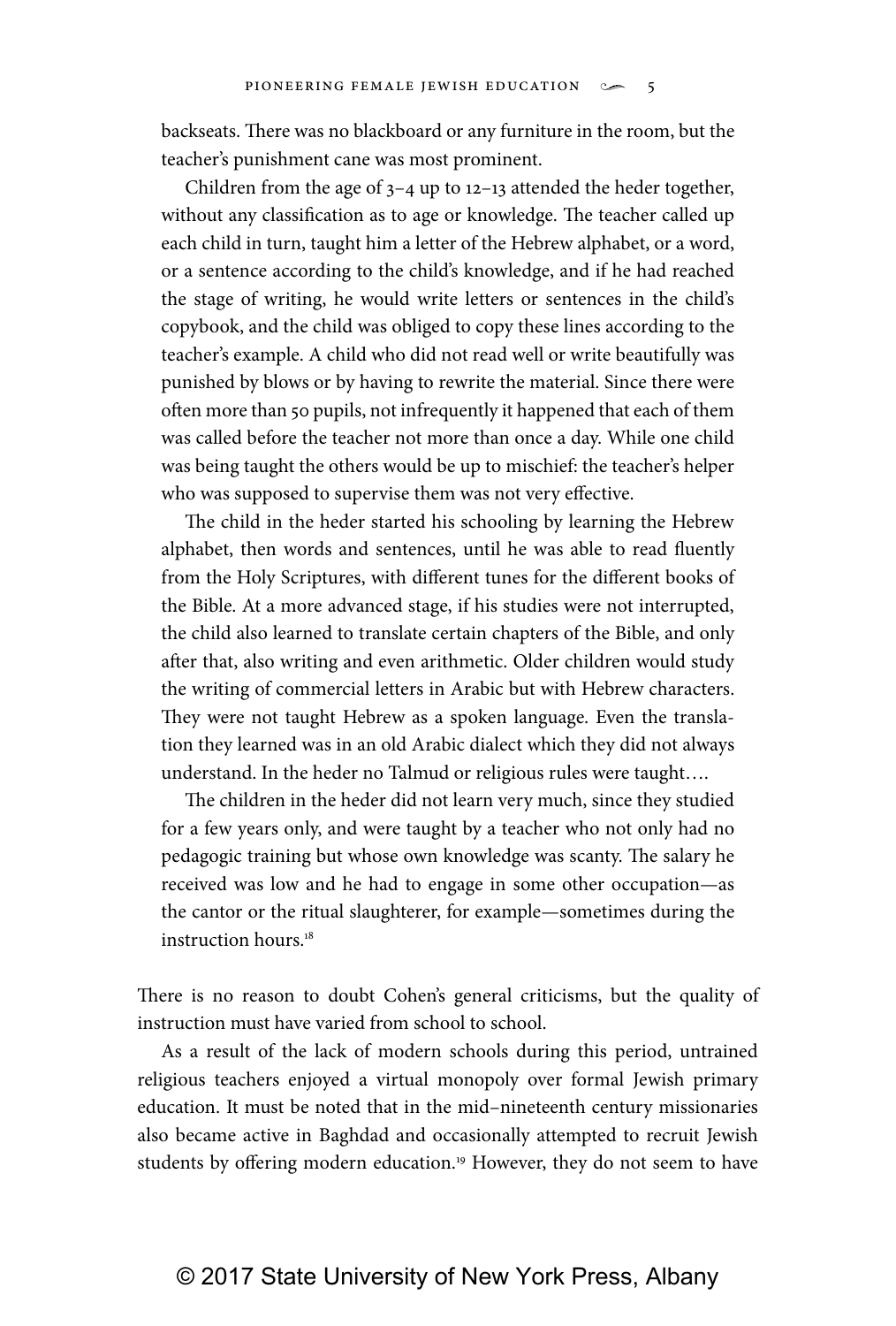made a major impact on the community. Thus, rather than missionary or governmental schools, which were discussed in the Introduction, in Baghdad it was the AIU schools that posed the first major challenge to religious teachers' control over formal education for Jewish boys.

Unlike Jewish boys' education, Jewish girls' education in mid– to late nineteenth-century Baghdad was almost entirely informal. Girls, especially those born to middle- and upper-class families, were raised to learn how to maintain a Jewish household and raise families and were not expected to have a consistent, visible role in public society.<sup>20</sup> While it does appear, based on the reports of AIU teachers, that by the 1880s young girls occasionally received formal religious education alongside young boys in heders, girls primarily depended on their mothers, or other women in their families, for their education.21 Upon approaching puberty, most girls, and certainly nearly all girls from middle- and upper-class families, were confined to their parents' homes to protect their reputations prior to marriage. Furthermore, as in other Jewish communities in the Arab world, many Jewish girls in Baghdad married at very young ages, sometimes as young as eight or nine.<sup>22</sup>

Even though the AIU had established a Boys' School in 1864 and the Ottoman government began establishing public institutions for boys' education, formal education for girls remained largely ignored by both the community and the AIU for the next three decades. The establishment of an AIU Girls' School in Baghdad seems to have been briefly considered in the early 1880s by the organization's representatives but was apparently sidelined by rabbinical opposition.<sup>23</sup> As will be seen, a vocational workshop for girls was opened briefly in either late 1885 or early 1886 but closed shortly thereafter. The idea of a dedicated girls' school was seriously entertained by the AIU only in the 1890s. It was at this point that the Boys' School's faculty members came to believe that in order to transform men, women needed to be transformed as well. In a sense, these educators came to view girls' education as even more important than boys' education because the former significantly influenced the latter through all stages of life, first as mothers and sisters and later as wives. Based on recent scholarship dealing with both colonial and nationalist education in the nineteenth and early twentieth centuries, this line of thinking appears to have been quite common among foreign male and female educators in the Arab world during this period.<sup>24</sup>

### *The AIU Boys' School in Baghdad*

Although several studies have discussed aspects of the AIU Boys' School's founding and its trajectory, no study has attempted a detailed history of either the Boys' School's early or later years.<sup>25</sup> In this section I aim to present a brief

### © 2017 State University of New York Press, Albany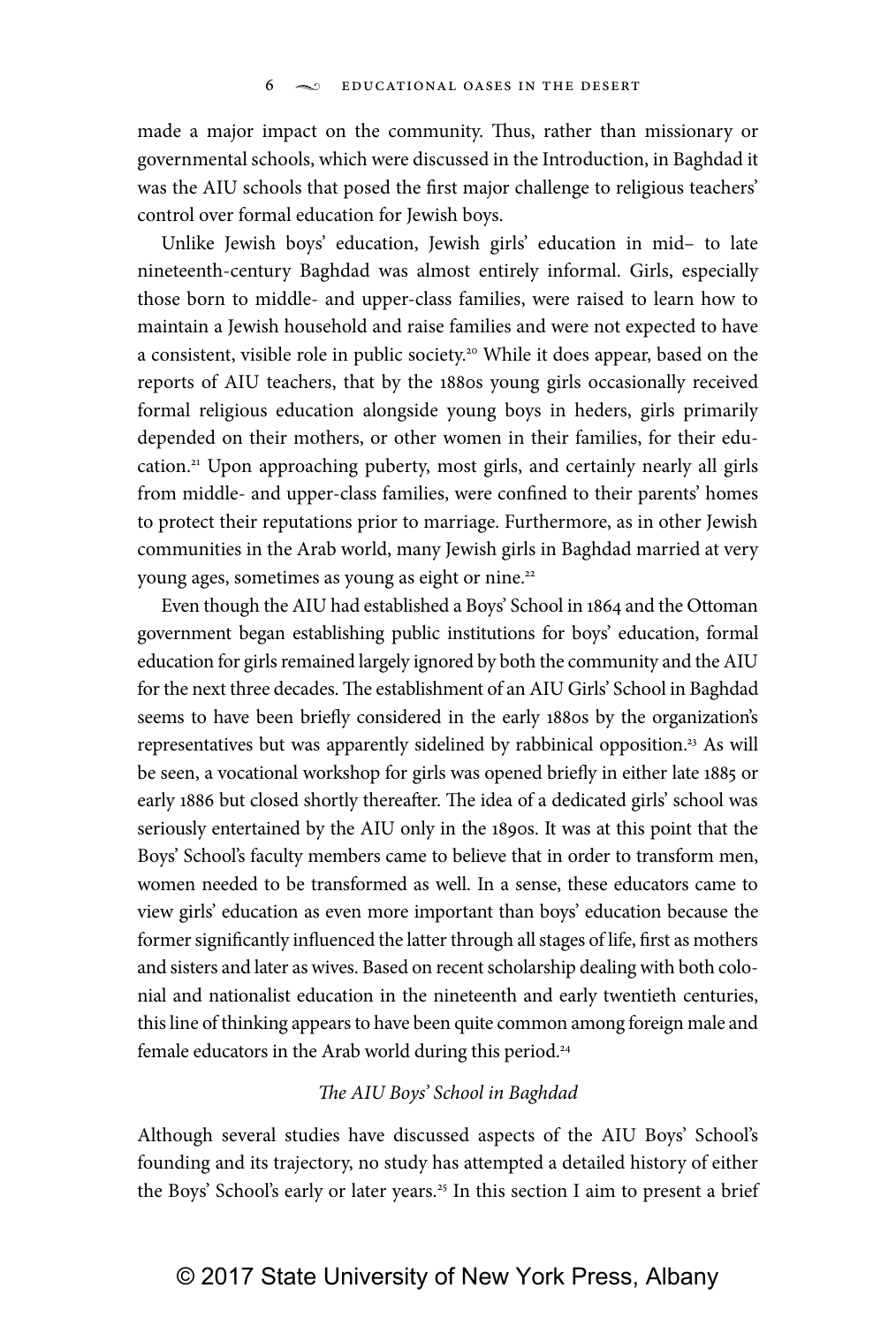overview of the school's early history to highlight certain developments that later affected the Girls' School. I also discuss general AIU goals that in some ways affected students and teachers in both schools.

The AIU established its first Boys' School on December 10, 1864.<sup>26</sup> Although the school's enrollment grew over its first year, from forty-three to seventy-five, the school's first director, Salomon Nerson, soon left after a falling-out with the head of the local AIU Committee. During his brief tenure, Nerson had also struggled to convince local rabbis to endorse the school's goals.<sup>27</sup> Such problems were typical of new schools in Jewish communities during this period. For example, Aron Rodrigue has shown that the modern Hasköy School established by the Jewish community in Istanbul in 1864 faced intense rabbinical opposition, resulting in the institution being placed under an edict of excommunication.<sup>28</sup> According to a letter from 1866 penned by the Boys' School's recently hired Arabic and English teacher, John Muattar, its enrollment had declined by half by the beginning of 1866, and the school would have fallen apart if not for Isaac Lurion, the head of the local AIU Committee.29 Muattar also lamented the fact that locals did not want their children studying multiple languages at the same time as they assumed that these students were not capable of successfully doing so.30 It is worth noting that while the language of instruction in the Boys' School was French, increasing British influence in this area necessitated that English also be taught.<sup>31</sup> Arabic was also taught, as it was the main vernacular language in the region. Ottoman Turkish, the instruction of which was later made compulsory in all schools by the Ottoman government, was taught as well because it was the empire's administrative language. Finally, as in all AIU institutions, Hebrew was also a part of the curriculum.

While some religious authorities supported the school's founding, others vehemently opposed its existence. The French Consul in Baghdad, responding to a letter sent to him by the students at the Boys' School, informed the Central Committee in Paris that local rabbis were railing against the school and threatening its progress.<sup>32</sup> He contended that the rabbis had come to feel threatened by the prospect of students receiving instruction in secular subjects.<sup>33</sup> Although the consul viewed these men as "stupidly fanatical," their opposition is understandable in the context of both the changing nature of Ottoman rule throughout the empire and the arrival of a foreign institution, albeit an avowedly Jewish one, aiming to alter local Jewish society.<sup>34</sup> This was because increasing Ottoman state centralization, including attempts to re-order Ottoman Jewish society through the appointment of an imperial Chief Rabbi to whom all other rabbis would be subordinate, and the efforts of foreign organizations to set up secular schools threatened local rabbinical authority throughout the Jewish communities of

## © 2017 State University of New York Press, Albany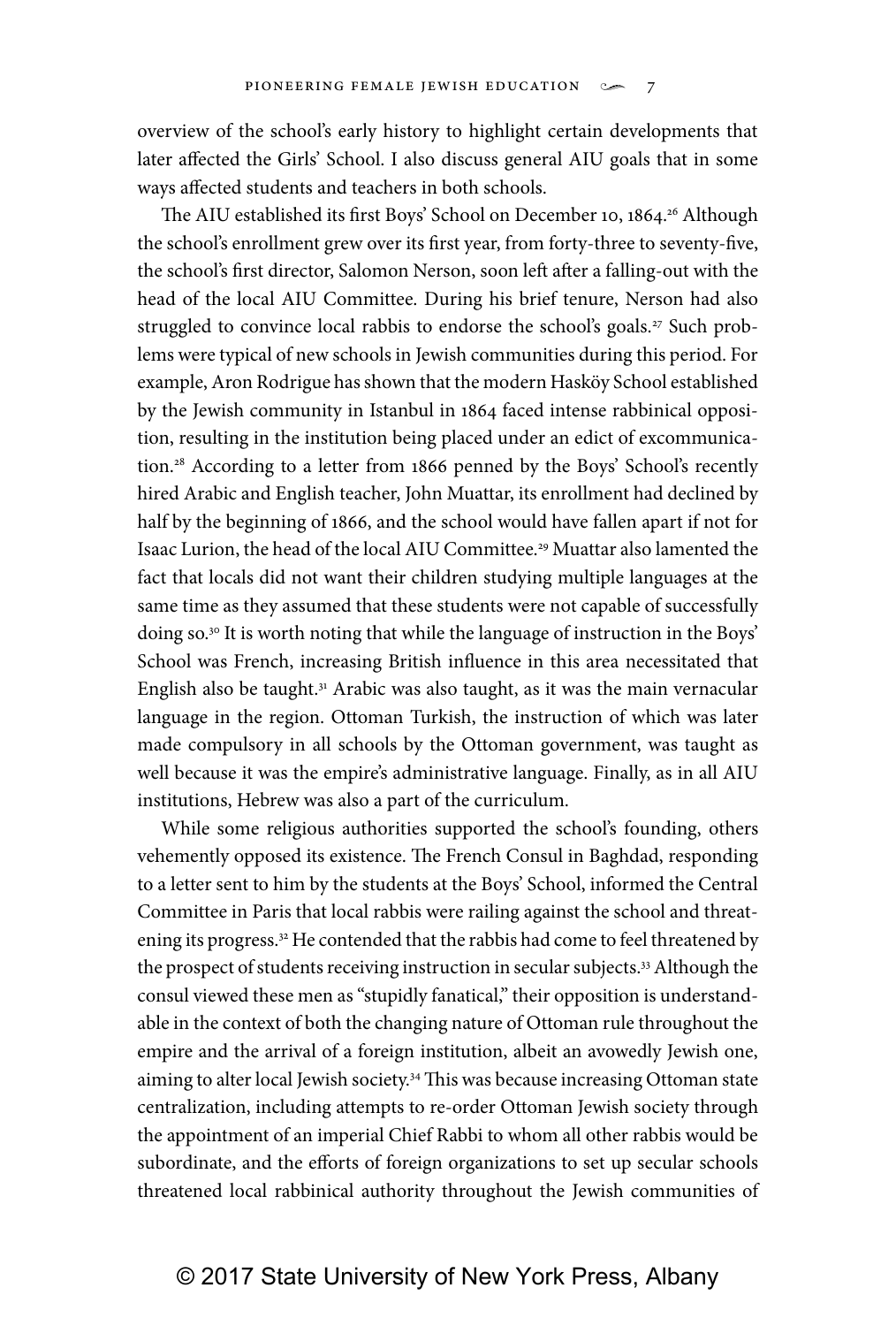the Ottoman Arab world.<sup>35</sup> It appears from the students' letter, however, that the local rabbis who opposed the school had very little actual power. Their main weapon was slander, as they unjustly accused the students of atheism.<sup>36</sup> This certainly would have aroused suspicion among certain segments of the population, but with a centralizing government in favor of educating Ottoman boys and key members of the community willing to support the school, the rabbis seem to have made little headway. While the Girls' School would later receive support from some religious figures and evoke the ire of others, neither the Boys' nor the Girls' School appears to have ever faced an existential threat from rabbinical opposition. However, as will be discussed, rabbinical opposition clearly hindered the initial establishment of a girls' school.

In addition to varying levels of opposition, the school's staff and students faced the challenge of a lack of a suitable building. The school was located in a cramped area in the middle of the city's Jewish quarter and lacked windows and gardens.<sup>37</sup> Fortunately, Albert Sassoon, a Jewish philanthropist who had roots in Baghdad but who lived in British India, donated funds for the organization to erect a new building, which opened in  $1873.^{38}$  From this point forward the institution was known as the Albert Sassoon School. Over two decades later, the AIU's new Girls' School in Baghdad would also face serious problems with regard to its first home.

Another key development that occurred during the 1870s was the founding of the AJA in London in 1871. In addition to setting up its own schools, this organization worked closely with the AIU and came to play a key supportive role in Baghdad. Besides providing grants to the AIU Boys' School, from the late 1870s, the members of the AJA's Executive Committee in London took it upon themselves to find and pay the salary of the school's English teacher. This greatly aided the AIU both logistically and financially, though it also allowed the AJA influence over the Boys' School. This led to debates over whether French or English should be given precedence in primary education.<sup>39</sup> The AJA would later champion the creation of the Girls' School and provide it with significant and consistent financial support.

Unlike the first three decades of the later Girls' School's existence, the Boys' School experienced wild fluctuations in enrollment from the 1860s through the early 1880s. In the 1860s this fluctuation seems to have been a result of both the first director's abrupt and premature departure in early 1866 and local opposition, or at least ambivalence, to the new school. Over the course of the early to mid-1870s, likely as a result of both the opening of a new building and of support from the newly created AJA, the school began admitting more students, many of whom did not pay tuition. By 1875, the student body had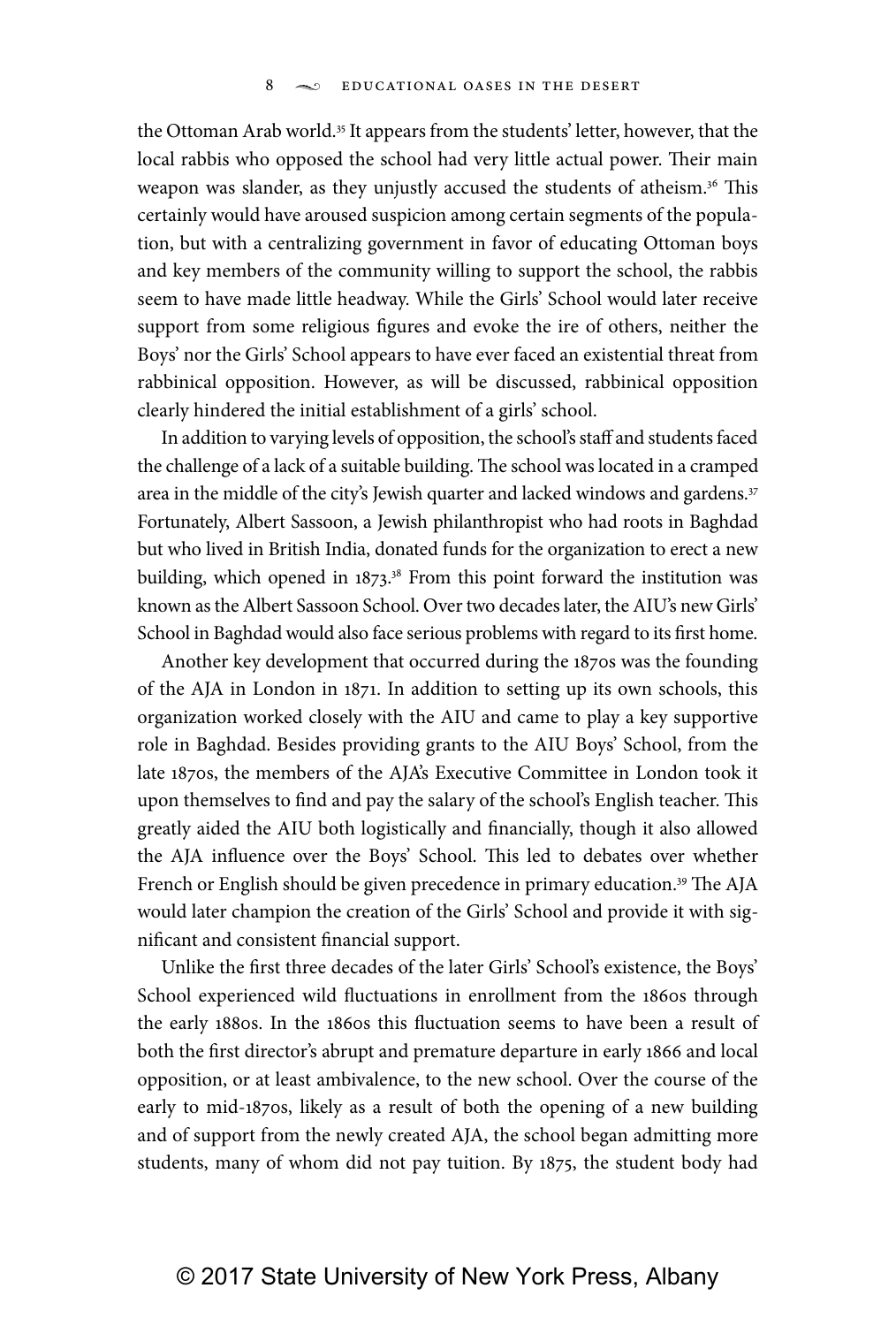grown to nearly 300, though it appears that only between 150 to 200 students showed up on any given day. Enrollment then dropped precipitously over the next half decade, so that by 1882 the school counted only 125 students, nearly evenly divided between paying and nonpaying students.<sup>40</sup> The school then witnessed a dramatic increase over the next several years, and by 1886 once again had over 200 students, most of whom were nonpaying.<sup>41</sup> By 1895, the year the Girls' School opened, the Boys' School's enrollment totaled 210, consisting of 116 paying students and 94 nonpaying students.42 The Boys' School's enrollment fluctuations and frequent shifts in the ratio of paying to nonpaying students may have convinced the Girls' School's first director to take a firm stand on the issue of tuition and to opt for a slow-growth strategy with regard to enrollment.

While at times the Boys' School seems to have struggled to attract paying students and to win the support of various segments of the community, it was very successful in gaining the support of the Ottoman government and the representatives of foreign governments in Baghdad. Ottoman Governor Midhat Pasha, who has often been praised by scholars for his role in promoting secular education in Baghdad, occasionally visited the school during his time in office and was pleased with his personal review of its students.43 He also apparently established a strong relationship with the AIU's local committee and intervened on behalf of the city's Jews on at least one occasion.<sup>44</sup> Indeed, as Paul Dumont has shown, one of the organization's key accomplishments in late Ottoman Baghdad was having its representatives relay local concerns to the central Ottoman government. Gaining the ears of local consuls whose governments had influence in Istanbul allowed these teachers and representatives to serve as intermediaries between the local population and the Ottoman government in Istanbul when community members felt threatened by members of the local non-Jewish community and even the local government.<sup>45</sup> Thus, it is not surprising that French and British consuls also occasionally visited the school, quizzed the students on various topics, and expressed their support for the school's activities. On at least one occasion, the French and British consuls visited the school together to jointly quiz the children in French and English.<sup>46</sup>

Furthermore, while the school was established specifically to educate Jewish boys, it also sometimes admitted the children of prominent Muslims and Christians in the city. This helped the school to build a strong reputation, and gain support, beyond Jewish circles. Indeed, in 1924, Yusuf Rizk-Allah Ghanimah, an Iraqi Christian who attended the Boys' School from 1898 to 1902, penned a history of the Jews in Iraq partly because of the positive views he developed toward the Baghdadi Jewish community as a child.<sup>47</sup>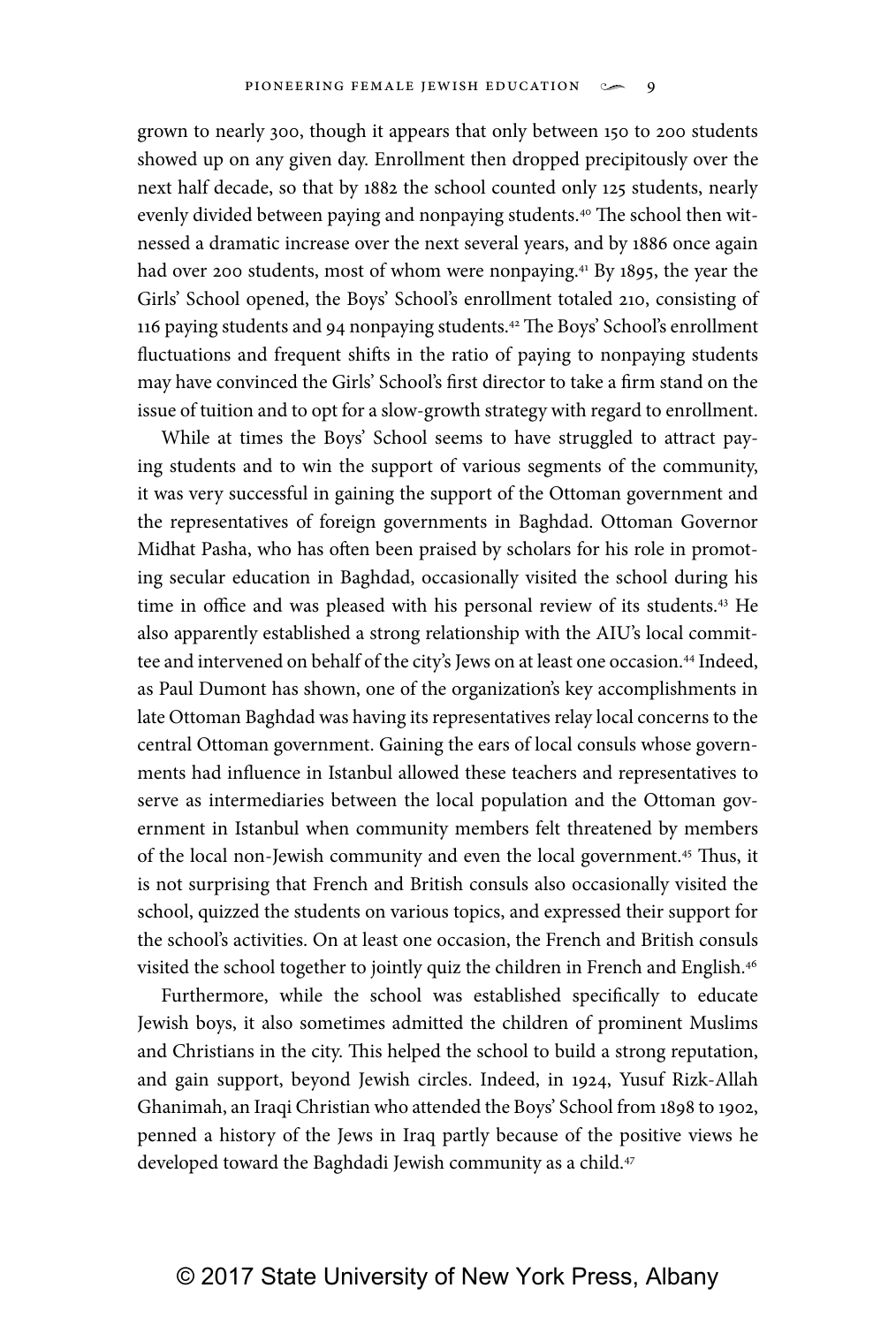Finally, the school's goals were both to prepare boys for gainful employment and also to create modern, educated men who would be well prepared, from the AIU's members' perspectives, to lead their community and families out of ignorance and into a new world. For the AIU, modernity implied a separation of synagogue and state, the casting aside of superstitions in favor of rational analysis, a focus on secular subjects such as science, history, geography, and languages, the abandonment of traditional forms of dress in favor of "European" styles, and the adoption of new forms of hygiene.<sup>48</sup> Thus, the AIU Boys' School's faculty hoped to alter the ways boys acted both inside and outside the classroom. Yet, while boys were important to the AIU's goals, it soon became apparent to the institution's male teachers that in order to bring about societal change the organization would have to focus equally on the community's girls.

Before moving beyond the Boys' School to focus on girls' education, it is worth mentioning that while it experienced its share of difficulties in its first three decades, the Boys' School also trained a cadre of young men who would come to play significant roles in not only the Baghdadi Jewish community but also in Ottoman and, later, Iraqi national life. One of these boys, and certainly the most prominent Jew in late Ottoman Baghdadi and later Iraqi history, was Sassoon Heskel. Heskel was born in 1860 and attended the Boys' School in the 1870s before leaving to join his uncle, Saleh Daniel, who was Baghdad's Jewish representative in the first Ottoman Parliament prior to its suspension in 1878, to live and study in Istanbul in 1877.<sup>49</sup> Heskel later became an Ottoman Parliament member as well, following the CUP revolution of 1908–1909, and subsequently became Iraq's first Minister of Finance.<sup>50</sup> In this latter capacity he was the country's first and only Jewish cabinet member. Thus, it is fair to say that the Boys' School made a great impact not just on the Baghdadi Jewish community but on both Ottoman and later national Iraqi political history.

### *A Failed Attempt at Girls' Education*

Certain influential members of Baghdad's Jewish community had desired a girls' school for some time, though it is uncertain to what extent the AIU's Central Committee in Paris thought such an undertaking to be worthwhile. For example, in 1874, Isaac Lurion, the European-born head of the AIU's local committee in Baghdad, formally requested that the Central Committee consider establishing such an institution.<sup>51</sup> The Central Committee discussed the issue but concluded that it would be too difficult to find a suitable candidate to direct the school.<sup>52</sup> The idea of establishing a girls' school came up several times over the next two decades. It seems to have been discussed in 1883, as the AJA's annual report for

## © 2017 State University of New York Press, Albany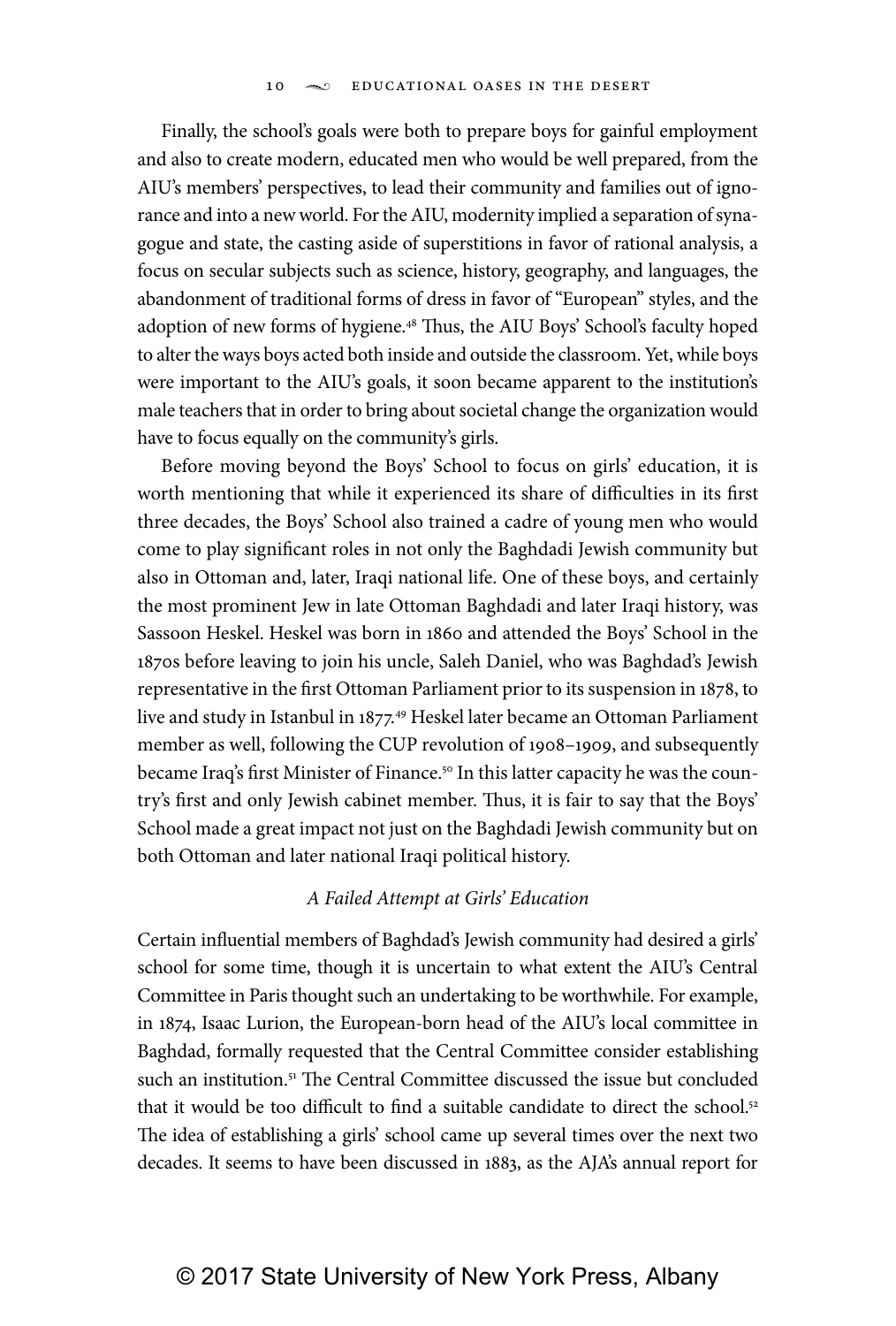1882–1883 included a brief note signaling the organization's desire to work with the AIU to build such a school.<sup>53</sup> The BAIU from the same year indicated that the AIU hoped to establish girls' schools in multiple cities, including Baghdad.<sup>54</sup>

Finally, in June 1885, Jacques Louria, the director of the Boys' School, announced a plan to create a girls' workshop alongside the new Vocational School the AIU was building for lower-class boys. In this announcement, Louria wrote, "A workshop for girls will be created in which we will instruct 20 girls in needlework. We will also provide them with some indispensible instruction in subjects such as Hebrew, Arithmetic, and Arabic…. This workshop will be the point of departure for the creation of a Girls' School."<sup>55</sup> Several months later, Louria noted that he was optimistic about the workshop because rabbinical opposition to the idea of girls' education appeared to have decreased in recent years.<sup>56</sup>

Unfortunately for Louria, he underestimated the extent of this opposition. In March 1886 he wrote to the Central Committee to inform them that some rabbis were so angered by the opening of the workshop, which counted thirty students, that they had begun trying to prevent Jews from sending their children there.<sup>57</sup> Some were even considering excommunicating members of the community who did so.<sup>58</sup> It is worth noting that some rabbis who disapproved of girls' education were supportive of the Boys' School. For instance, in April 1886, Louria informed the Central Committee that a local rabbi wanted to help raise money for the AIU Boys' School but was completely opposed to the girls' workshop.<sup>59</sup>

As a result of such strong opposition, the workshop closed at some point, either in the late spring or early summer of 1886. In August, Silas Sassoon, a Baghdadi Jew from India who was visiting his native city at the time, penned a letter to Louria, begging him to recommit the AIU to the girls' workshop.<sup>60</sup> He even promised to provide the institution with seventy-five francs per month if it was reopened.<sup>61</sup> According to Louria, Sassoon was preaching to the converted, but the former believed the latter was ignoring obvious rabbinical and even communal opposition to the workshop as well as the general prospect of formal girls' education.<sup>62</sup> The workshop remained closed, and the issue appears to have disappeared from the AIU's agenda over the next several years.

#### *Saul Somekh and the Planning of the Girls' School*

It was Saul Somekh, himself a native Baghdadi Jew, who, as director of the Boys' School in the late 1880s and early 1890s, appears to have been instrumental in advocating for and convincing the AIU's leadership in Paris to at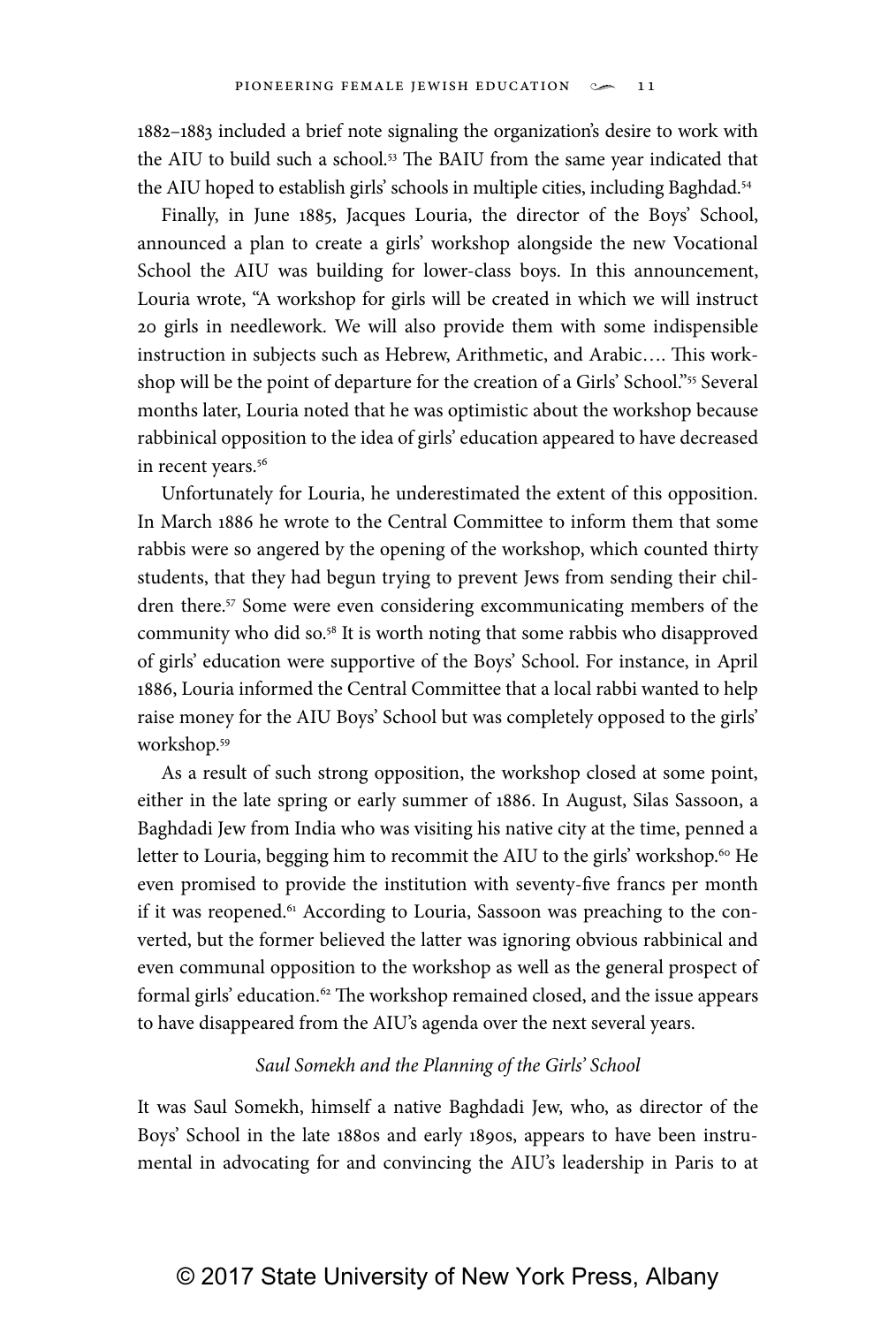least seriously consider undertaking the project of setting up such a school for girls. Somekh, who had previously worked in AIU Boys' Schools in Jaffa, Tunis, Aleppo, and Istanbul, along with his colleague Morris Cohen, the Boys' School's British English teacher, who had been recruited for the school by the AJA more than a decade earlier, both deplored what they considered to be the lowly social condition of Baghdadi Jewish women and hoped to improve their situation. The Jewish woman in Baghdad, according to Somekh, was, "very hardworking; her social condition very unfortunate, she knows only a life of work and hardship."63 Improving women's lives only for the sake of women, however, was not the goal of these men.

Although as director, Somekh wielded more influence than his colleague, it was Cohen who, in 1895, in a letter written to the AJA just after the Girls' School had opened, most clearly articulated some of the key reasons why the AIU and the local Baghdadi Jewish community stood to benefit from educating women. This letter, titled, "SUPERSTITION AMONG THE JEWS IN BAGDAD," devoted its first four paragraphs to highlighting perceived communal problems linked to women's ignorance:

In reviewing the social condition of the Jews of Baghdad, the greatest drawback to improvement is found to be the ignorance and superstition of the women. Their prejudicial influence acts continually upon all with whom they come in contact. The ridiculous notions which they acquire in childhood cling to them through life, and are finally transmitted to all the members of their respective families. The consequences of their erroneous notions are met with at every step, and their conduct, which naturally adapts itself to their absurd ideas, strikes the mind of an educated person with the profoundest astonishment.

From the cradle to the grave they wade through a maze of superstitious and unmeaning practices to which they attach the utmost importance, while they invariably disregard the commonest precepts which are observed in civilized countries for the preservation of health or the improvement of the heart and mind. Is it to be wondered at, then, that our efforts to improve the masses have not met with sufficient visible success? The good we do at the Boys' School, on the one hand, is undermined by detrimental home influence, and more particularly female influence, on the other hand. We have a double task to perform. We have not only to eradicate deeply-rooted erroneous ideas imbibed from infancy and supply their place with modern and diametrically opposed principles, but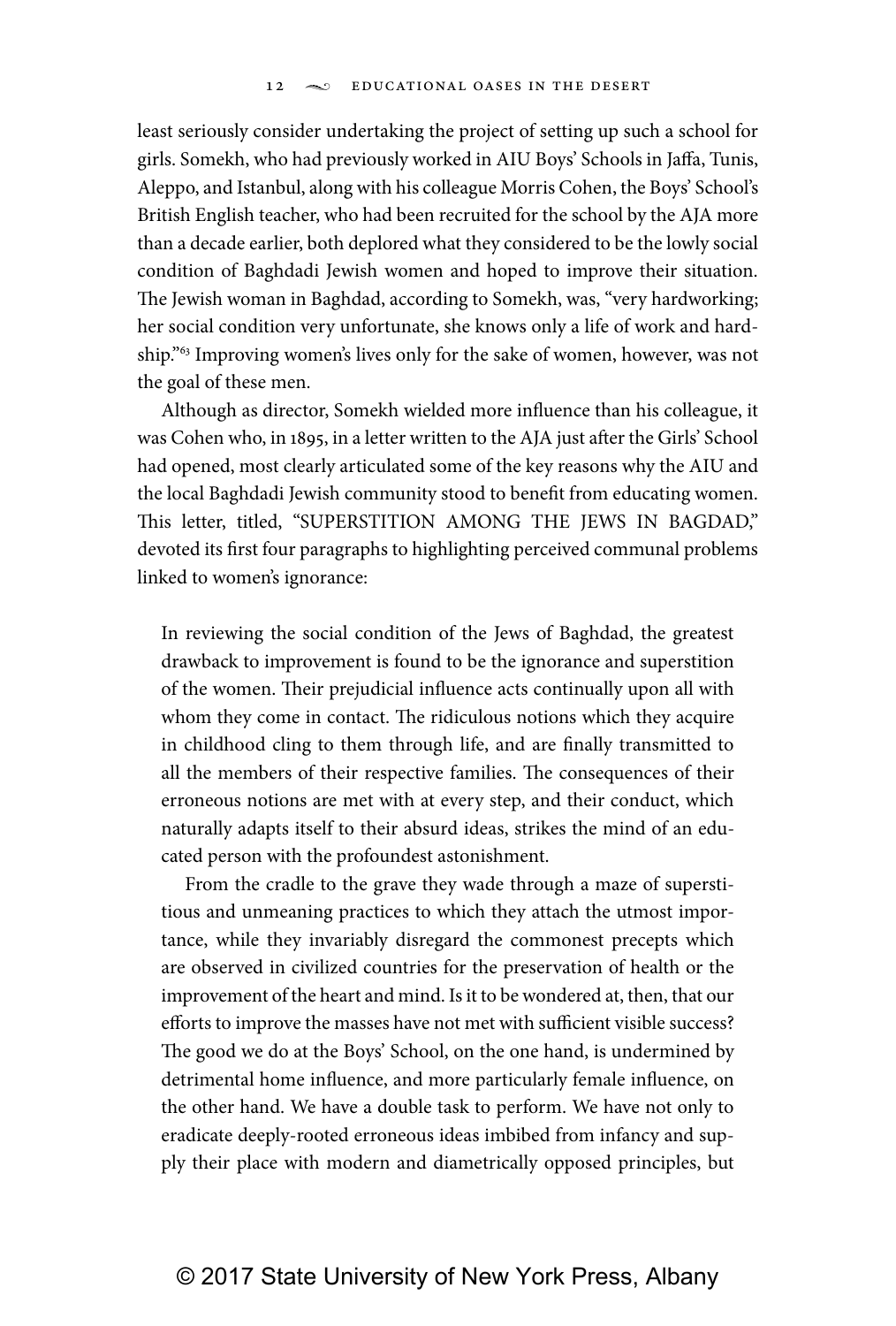we have to make way against the silent and powerful contrary influence continually acting at home upon minds hardly released from its grasp. While we expect our pupils to have some civilizing influence upon their own families, our own task is rendered doubly hard by the opposition that every home offers to the introduction of any ideas at variance with those which have for ages been currency, and which have the sanction and open support of the entire community. As a matter of fact, it is indeed hard to find a single person, man, woman, or child, who does not look upon the ideas and practices which we term superstitions as the most reasonable and most natural in the world. Indeed, it may be asked, why should they view them in any other light? Who has ever dared to raise his voice against them, and show that they are wrong? Who would have the courage to tell them that the richest, most respected, and the most important men in the Jewish community of Bagdad, as well as all the spiritual leaders, are on the very same low level in matters of superstition as the women themselves? It is, however, sad to have to state that such is really the case, and still more melancholy to see how indifferent the community is to education and how difficult it is to persuade them of its beneficial results.

As we cannot penetrate into the sanctuary of the family circle, there must be many ideas and practices which escape our knowledge altogether, and cannot be brought within the sphere of our action, and we must hope that our pupils, on growing up, may be able to exert that civilising influence which we are at present unable to communicate to all.

In order that this may be carried on with efficiency, it is absolutely necessary and may be considered of primary importance that the female portion of the community should be able to understand and appreciate what is required of them. It has often been said that "men are what women make them." But without any instruction, can they be expected to set any value upon what we term improvement? Unless they are trained to our ways of thinking, how can we expect them to adopt our modes of action? If no effort is made to eradicate their prejudices and correct their errors, how can we expect them to share our views?<sup>64</sup>

Cohen's letter is insightful for scholars of Women's History and also Gender Studies, as he places the blame for the Jewish community's lack of social progress on the moral failings of women, which he contends were transmitted intergenerationally to both sons and daughters through the cloistered domestic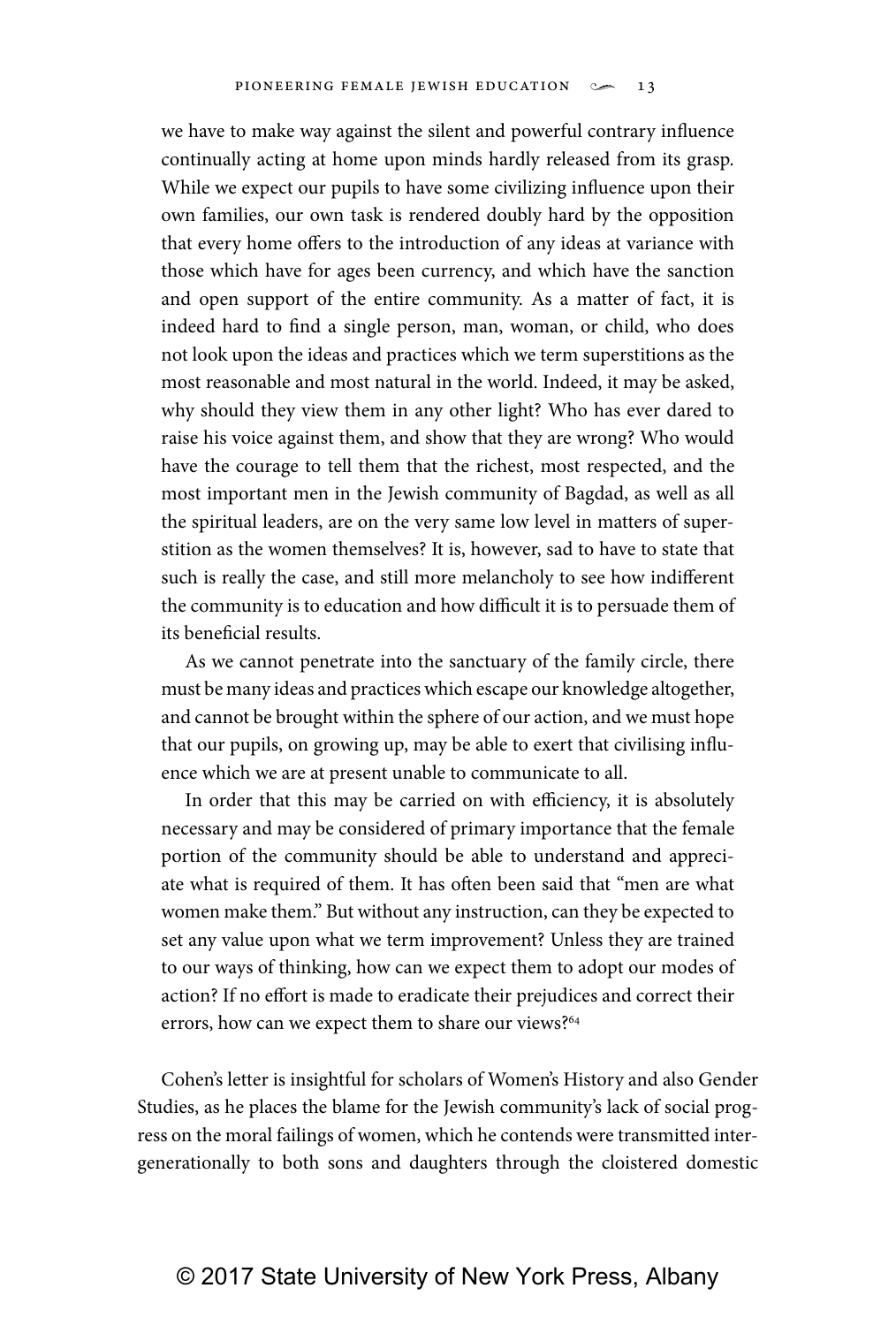space of the household.<sup>65</sup> Thus, regardless of how well the AIU educated boys, the community would continue to experience slow social change since the organization lacked the ability to both provide its students with their initial socialization and to reinforce AIU ideals at home. Implicit in his argument was the common nineteenth-century Victorian-gendered understanding of women as masters of the domestic sphere, responsible for socializing children in ways that would influence them for their entire lives.<sup>66</sup>

Educating girls, therefore, would not only improve the lives of girls and women, but would, in modern Keynesian parlance, have a multiplier effect. It would ensure that educated men would have their values reinforced in the private, domestic sphere, by educated partners. Similar to what Afsaneh Najmabadi has pointed out with regard to changing perceptions of women's roles as wives by advocates of girls' education in late nineteenth-century Iran, the AIU aimed to educate girls partly in order to create wives suitable for companionate marriages with its Boys' School graduates.<sup>67</sup> More important, however, proper education for girls would ensure that children of both sexes would be raised by mothers who had been socialized to reject superstition in favor of rational analysis and who could pass that type of thinking on to their children and help guide the Jewish community into the modern period. This would not only transform Baghdadi Jewish society but would guarantee that it would not revert back to what Cohen clearly believed to be its irrational past (and present). To put it another way, Cohen viewed women, in their roles as mothers, as intergenerational conduits for civilization. Furthermore, in their roles as wives, they had the ability to either reinforce or alter their husbands' social values. As other historians of nineteenth- and early twentieth-century female education have argued, many advocates for women's education in this period assumed that providing women with education would be a way of ensuring that men's thinking and actions would be permanently altered for the better.<sup>68</sup> In other words, drawing from Elizabeth Antebi's work, the goal was to change the woman to change the man.<sup>69</sup>

While Cohen portrayed Baghdadi Jewish society as static and dominated by irrational thought, Somekh clearly believed that this community had experienced some positive change in the recent past. In a letter from May 19, 1890, Somekh claimed that the community was ready for a school for girls. However, he warned that although many fathers had expressed the desire to educate their daughters, the AIU should not count on total financial support for girls' education from Baghdadi Jewish families.<sup>70</sup> Interestingly, in the same letter Somekh declared that the rabbis were supportive of the creation of a girls' school, though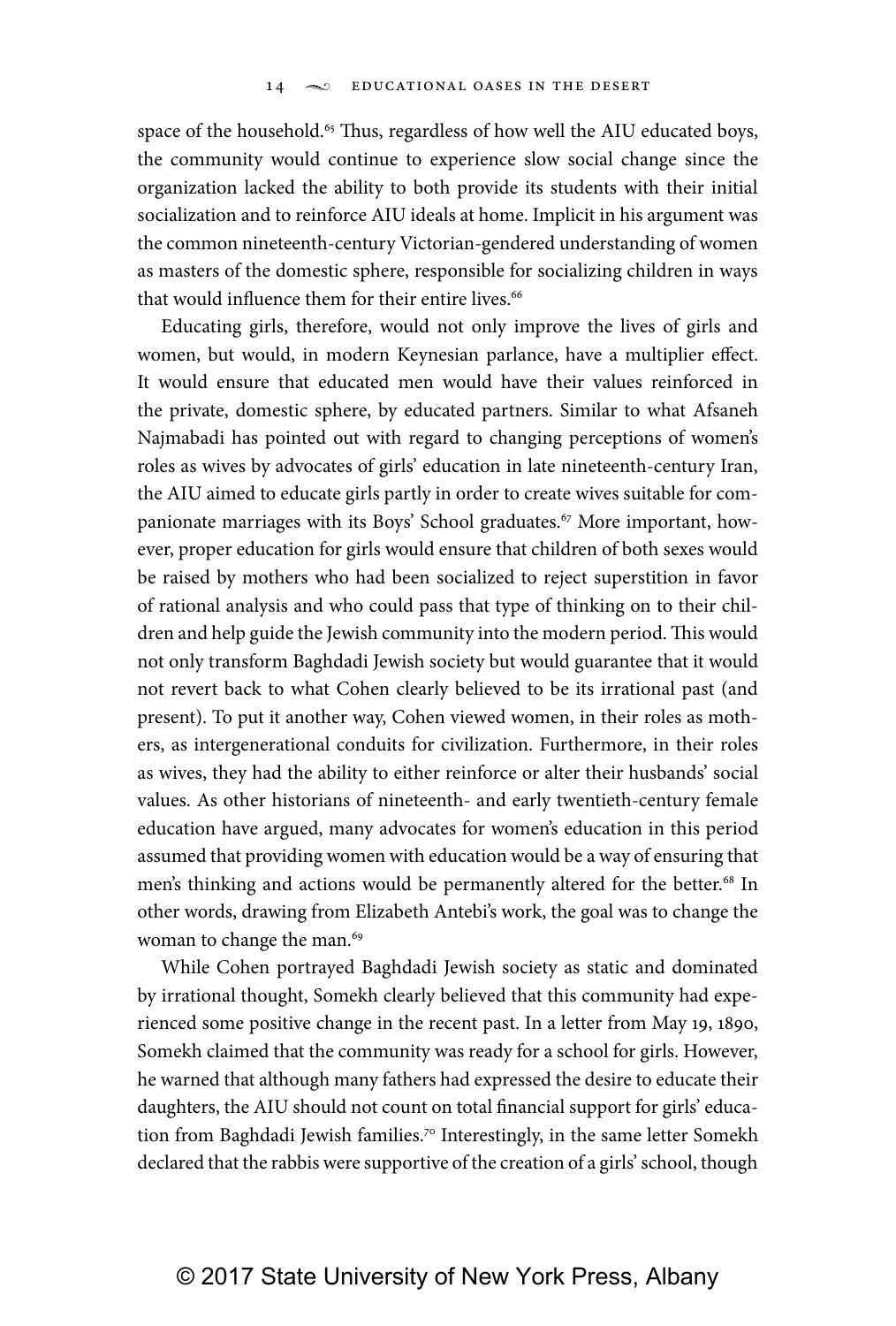he expanded on this in a later letter, dated April 16, 1891. In this piece of correspondence, Somekh, apparently responding to fears of rabbinical opposition relayed to him by the AIU's Central Committee in Paris, stated that older rabbis were opposed to any kind of progress but assured his superiors that they had no moral authority over the minds of their community members.<sup>71</sup> Perhaps more important, he asserted that they were, "viewed very badly by the community, which has come to detest them."72 Although he does not link the decline in rabbinical prestige to rabbinical struggles with the AIU, Yaron Harel argues that rabbinical authority in Baghdad began to wane in the 1870s and 1880s as a result of increased secularization among Baghdadi Jews and intra-rabbinical disputes exacerbated by the Tanzimat reforms.73

Still, it is difficult to analyze the veracity of Somekh's specific statements about the decline in rabbinical authority. There are at least two plausible theories regarding his argument, though neither may be true. The first is simply that he was telling what he believed to be the unadulterated truth; the second is that he was exaggerating in order to convince his superiors to construct the school. Irrespective of the "truth" of Somekh's assertions regarding rabbis, the fact that he was a native Baghdadi Jew, born in the city in 1858, may have influenced members of the Central Committee to view him as credible source about the community, above and beyond his role as the director of the Albert Sassoon School. Furthermore, while Somekh, in his letters, was careful to avoid coming across as considering the school's future founding as a *fait accompli*, possibly because he did not want to overstep the bounds of collegiality in his letters to his superiors, it is clear that he was attempting to make the case for such an undertaking.

Alongside championing the opening of a girls' school, Somekh also was also a staunch advocate for a local Jewish teenage girl he believed could one day direct a girls' school, potentially even one in Baghdad. Somekh's correspondence includes multiple letters that present the case for Dola Levy, who was fourteen years old when Somekh first mentioned her to the AIU in early 1890.74 While Somekh's letters discussed Levy's abilities and accomplishments as well as her parents' views regarding her own education, they went into very little detail regarding anything else related to her family. According to his first letter, Levy was an intelligent girl from an honorable family, which was capable of paying for the cost of her travels from Baghdad to Paris for training, and would make a fine future director for a girls' school in Baghdad.<sup>75</sup> This was an important statement since, although not a formal policy at this point, the AIU preferred to not send directors and teachers to work in schools located in their home communities.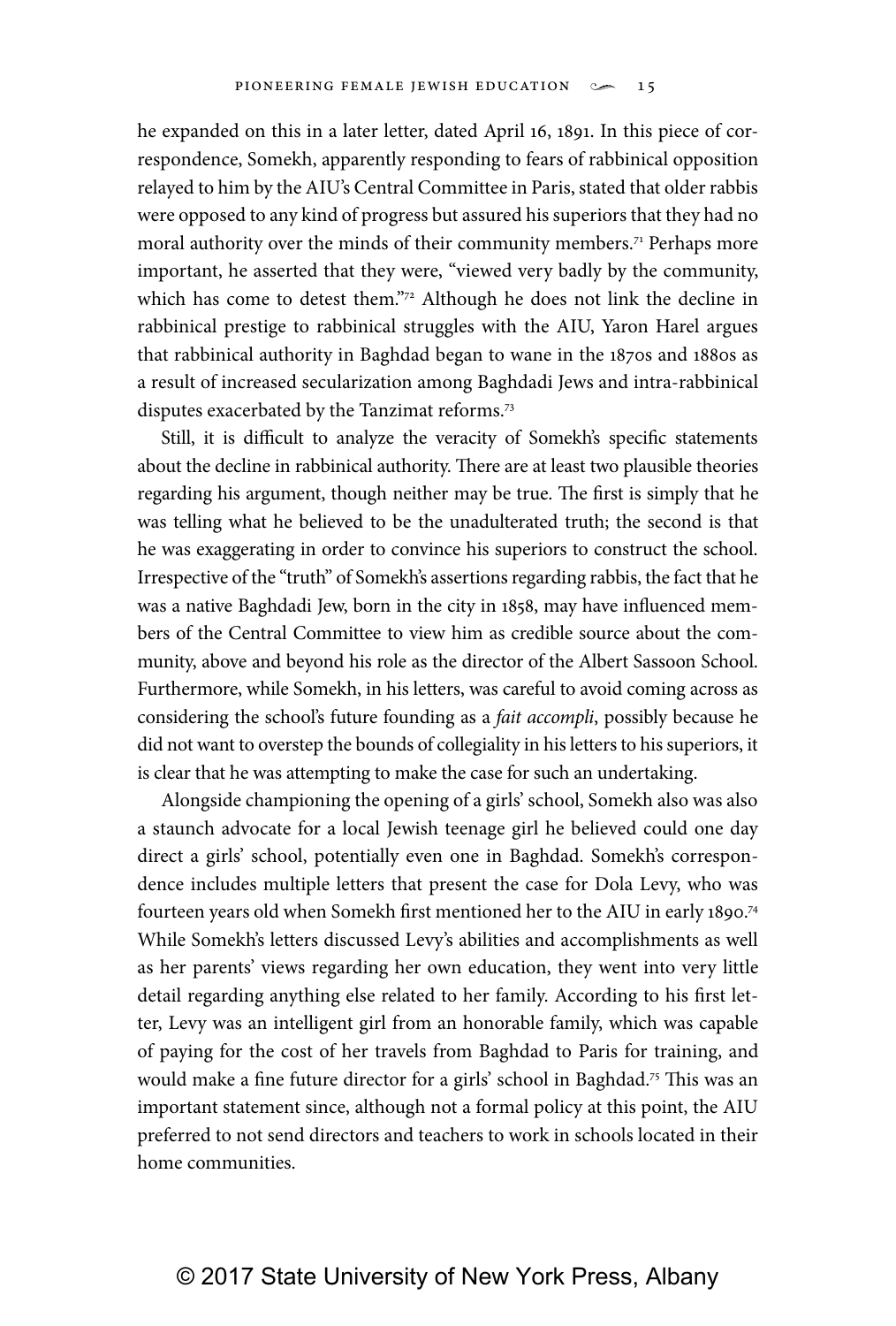In a subsequent letter Somekh mentioned that although girls did not normally frequent the AIU Boys' School in Baghdad because of conservative communal mores that prohibited boys and girls from socializing with one another, Levy had been allowed to do so until her parents removed her, apparently once she neared puberty.<sup>76</sup> As a student, she had learned how to speak, read, and write French, and had retained these skills even after being removed from the school.<sup>77</sup> He also praised Levy's family for being conversant with European culture and described her father as the city's leading accountant.<sup>78</sup> Somekh also noted that Levy was healthy and that although she would clearly arrive in Paris well behind other girls her age in terms of academics she possessed the ability to catch up.79 His comment about Levy's need to catch up with other students was clearly a reference to Baghdad's lack of a girls' school. Finally, again striking a compromising tone, he informed his superiors that her parents were not wedded to the idea of her returning to her native city and would consent to the AIU assigning her to where she would be most needed following her training in Paris.<sup>80</sup>

Somekh's correspondence with the Central Committee regarding Levy's potential candidacy sheds significant light on both the social condition of upper-class Jewish girls in Baghdad and on his own goals as an advocate for female education. Although Levy's parents were supportive of her education, and even hoped that she would one day become a teacher herself, which would entail a life in the public spotlight, the fact that they removed her from school at the age of either eleven or twelve highlights the importance that Jewish families attached to their daughters' reputations.<sup>81</sup> It is uncertain exactly how old Levy was when she left school, as Somekh mentioned only that she had left the school just prior to his arrival in 1888.<sup>82</sup> Additionally, although he later stated that her family approved of Levy working in other cities, it appears that Somekh at first hoped that the organization would consider preparing Levy to run a future school in Baghdad.<sup>83</sup> This may explain why Somekh devoted so much space to describing Levy's father's economic and social position in the city. Besides merely assuring the AIU's Parisian leadership of Levy's family's irreproachable morality, support, and ability to finance their daughter's education, Somekh was also likely highlighting the family's prominent place in the local community. This might have been to portray Levy as the ideal candidate to assuage local concerns about female education and mitigate criticism of the opening of a girls' school.

It is worth noting that Levy was eventually admitted to the AIU's training program but was ultimately sent to work in Damascus, and not her native city,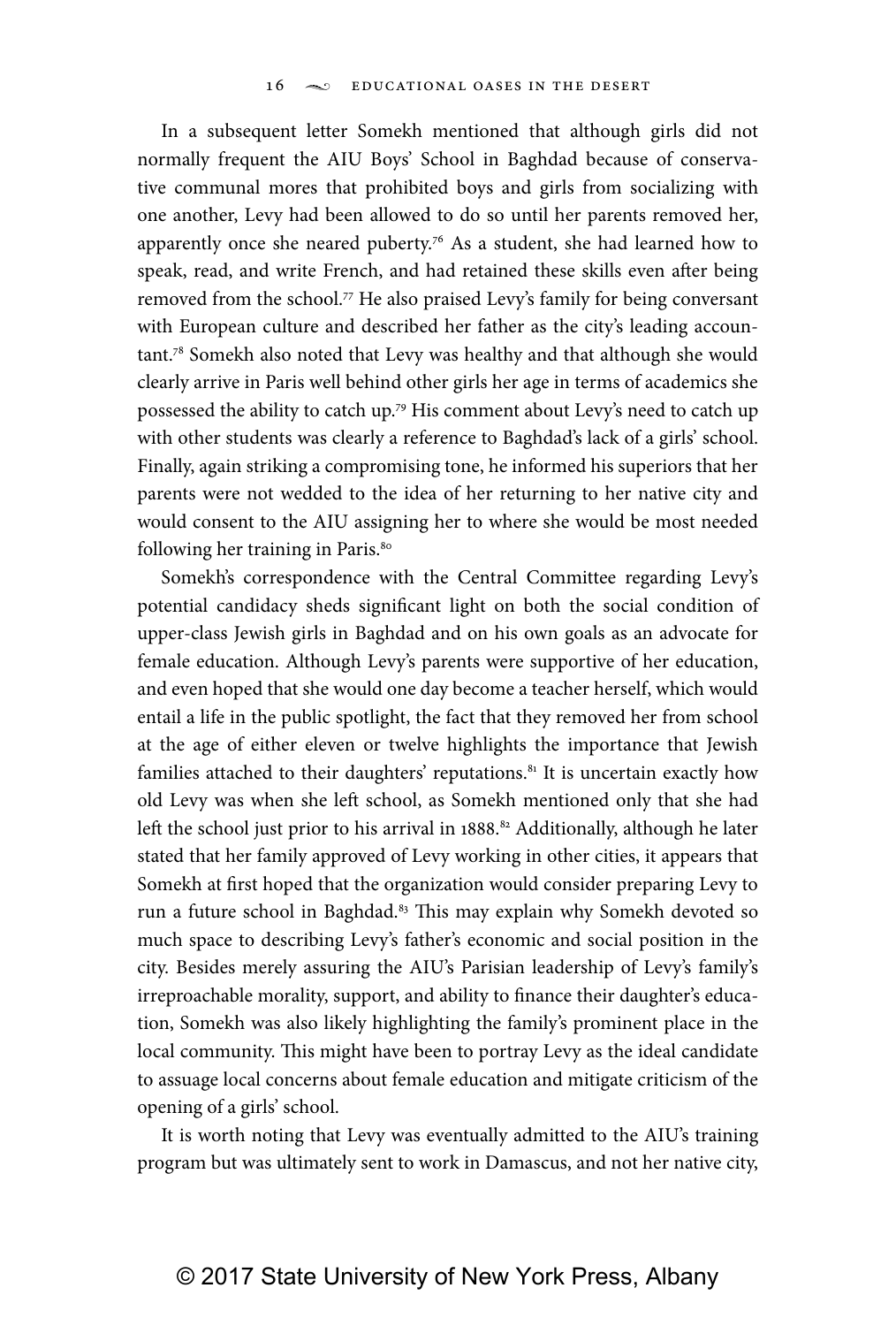in 1896, over one year after the girls' school in Baghdad opened. Thus, it seems from this brief case study that the Central Committee's members respected Somekh's opinions enough to seriously consider his proposals but also appear to have believed that future AIU-trained directors and female teachers destined for Baghdad should not be natives of the city.

By early 1891, after floating the idea for a girls' school and linking his advocacy for Levy's admission to the AIU female teachers' program in Paris to it, Somekh's arguments seem to have gained receptive ears in Paris. Not only did the Central Committee allow Somekh to expand the AIU's apprenticeship program in Baghdad to include young girls whose families wanted them to learn employable skills such as dressmaking and embroidery, but the AIU's Secretary-General also asked Somekh his opinion about the chances for success of a girls' school.<sup>84</sup> At the same time he tasked Somekh with creating a provisional budget for such an institution's first year of operation.<sup>85</sup>

As previously discussed, Somekh responded affirmatively to the question about the chances of the school's success. Regarding the budget, he painted a rather negative picture. Somekh's letter, dated April 16, 1891, stated that money was the main obstacle to the founding of a girls' school. In this letter Somekh predicted that it would cost approximately 3,540 francs per year to run the school and that the organization could expect only 900 francs in tuition from approximately thirty paying students.<sup>86</sup> His budget assumed that sixty students would be nonpaying, bringing the total enrollment to ninety, which, at least initially, would mean that it was smaller than the Boys' School. He attempted to forestall criticism for his projected 2,640 franc deficit by assuring the Central Committee that the AJA, which he pointed out had long championed the creation of a girls' school, would offset half of it.87

Besides the deficit, Somekh's chief concern appears to have been attracting a capable female director to lead the school. After stating that an annual salary of 1,800 to 2,000 francs would be adequate to attract a qualified candidate to a dreadful location such as Baghdad, Somekh devoted much of the remainder of the letter to advising the Central Committee as to the route a female teacher should take from Western Europe to Baghdad.<sup>88</sup> He advised a sea journey, which, assuming Marseilles, France, as the departure point, and Basra as the end point, would take eighteen days, including a stop in Bombay, India.<sup>89</sup> Upon arriving in Basra, the teacher could take either a British or Ottoman ship up the Tigris and arrive in Baghdad within the day.<sup>90</sup>

In addition to crafting a provisional budget and dispensing advice as to how best to attract and transport a future director for the school, Somekh's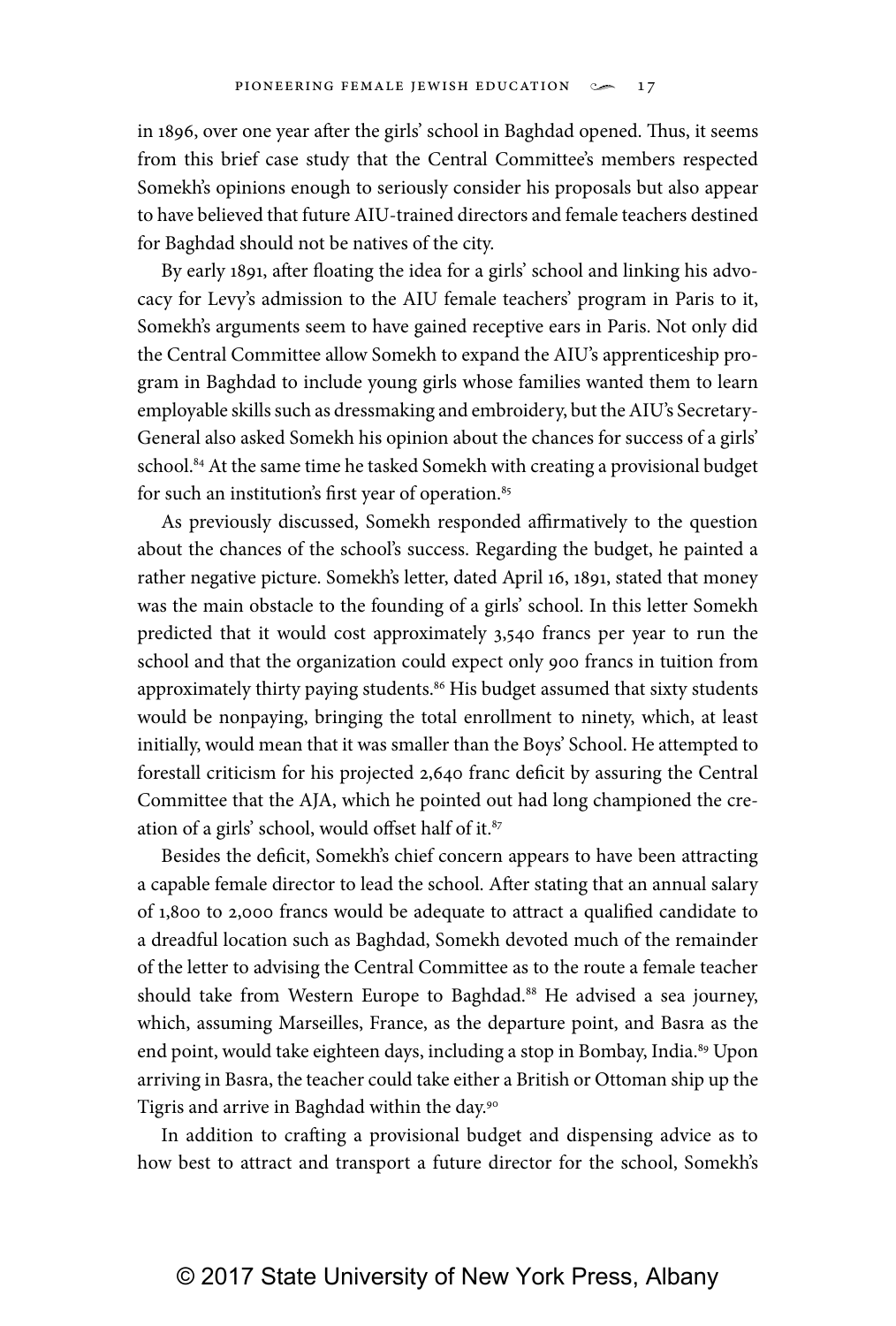letter also spelled out his vision for how the school's curriculum should be structured. He asserted that the students should be divided into three main tracks and that the initial focus should be on teaching them French and Hebrew.91 Interestingly, he strongly advised against the instruction of Arabic, as the general language of instruction in the school would be French, and he believed it would be nearly impossible to find a suitable female Arabic teacher in Baghdad.92 Somekh's omission of Arabic is important to note since the vast majority of Baghdadi Jewish families at this time would have spoken Judeo-Arabic in their homes. By focusing on French and Hebrew, rather than Arabic, Somekh's desired program would have potentially rendered Jewish girls unable to gain employment or potentially even to access the social and cultural spheres outside of either the local Jewish community or the elite Frenchspeaking community in the city.

Indeed, such a focus would have worked against integrating Jewish girls into general Baghdadi society. This issue was not as important for Jewish boys, as Jewish men had long conducted their personal and financial business in the public sphere, allowing them to mix with their non-Jewish counterparts. However, Jewish women in the urban Ottoman Arab world had historically had fewer interactions with non-Jewish women, and certainly with non-Jewish men, because of dominant cultural taboos related to women traveling outside of the house.<sup>93</sup>

Although Somekh had hoped to pre-empt criticism of his proposed budget, he apparently met with some resistance from the Central Committee. In a letter from mid-June, 1891, Somekh defended his budget by disparaging the local Jewish community:

Your observations on this question are perfectly just but, given the moral state of our co-religionists in Baghdad, it would be fanciful to appeal to their sense of self-sacrifice. They have the means but not the willingness, they are lacking in generosity. You asked me for a budget and I drew one up using the most exacting methods. I assessed that local resources could cover 900 francs in tuition and do not believe that we can count on a higher amount of revenue.<sup>94</sup>

Indeed, Somekh proceeded to declare Baghdadi Jews to be egotistical, exploitative, and willing to benefit monetarily from the resources and work of international philanthropists while refusing to contribute to their own community.<sup>95</sup> Implicit in this letter was the notion that Baghdadi Jews, even after more than a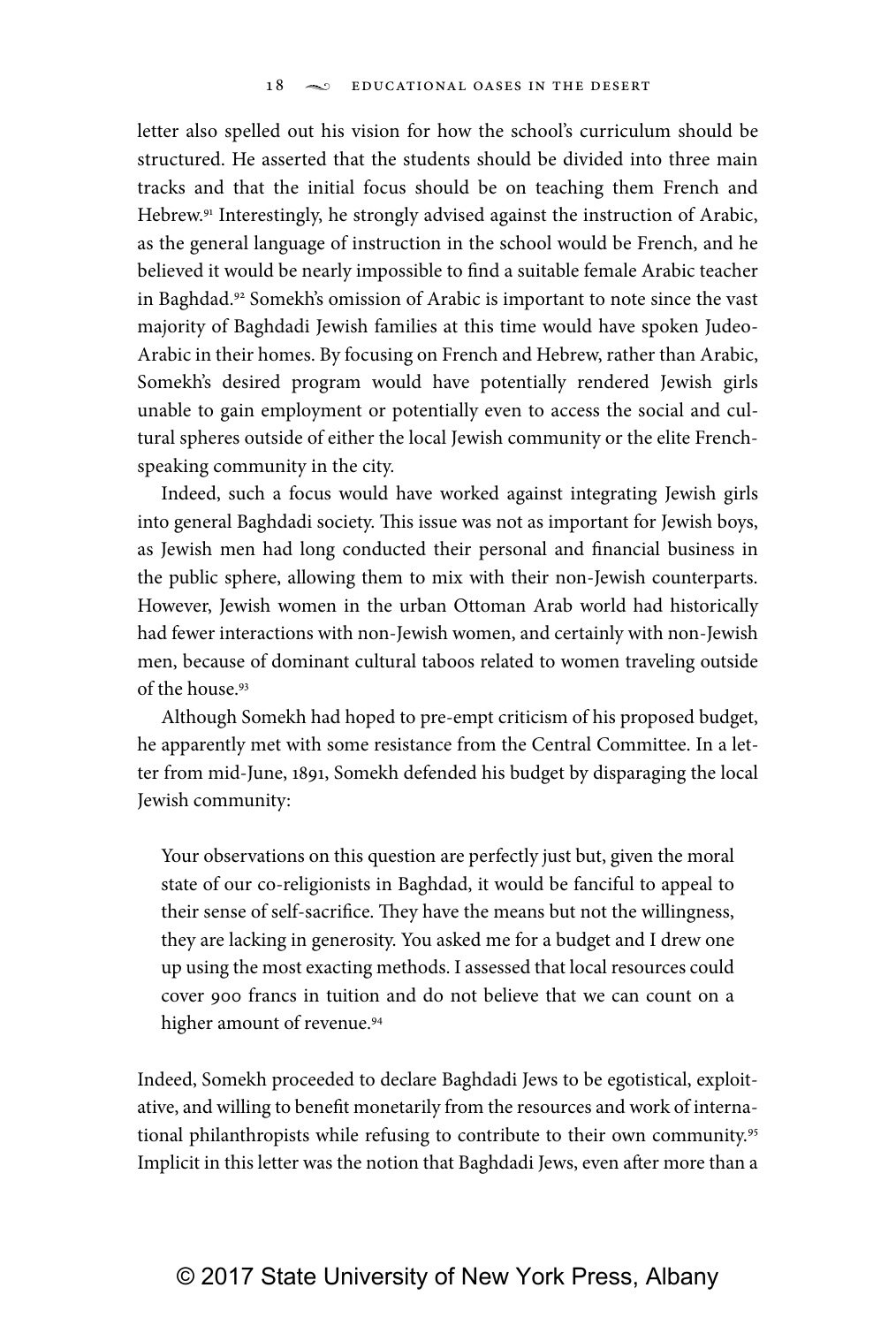quarter-century of AIU influence, still required external actors to work actively on their behalves to force change upon them.

Unfortunately, Somekh, who left Baghdad in early 1893, did not take up the issue of the Girls' School again. Instead he left it to his successor, Joseph Danon, who had arrived just prior to Somekh's departure, to deal with the issue. Danon, who had previously worked as a teacher in AIU schools in Sofia and Tunis and, most recently, as a director in Sousse, Tunisia, arrived with his wife Rachel, who had previously taught in the Girls' School in Tunis. While Somekh did not remain in Baghdad long enough to see the opening of the Girls' School, he was instrumental in advocating for girls' education in general and was the person who first influenced the AIU's Paris leadership to seriously consider opening such an institution. He also accurately predicted some problems the school would face in the future, including the recruitment of able teachers, the issue of families refusing to pay for their daughters' educations, and the challenge of finding adequate language teachers.

After spending a year getting situated in Baghdad, Danon began building on Somekh's advocacy by also championing the creation of a girls' school. Most notably, he penned a letter to Paris in June 1894 arguing that the graduates of the Boys' School required educated companions to ensure that they would retain the moral values they had adopted while studying under AIU supervision.<sup>96</sup> Again, this idea of companionate marriage was gaining ground in both foreign- and indigenous-run schools in the Ottoman Empire and Middle East in this period. For example, in British-occupied Egypt, children were taught that the family unit had at its center educated husbands and wives whose bonds were based on love.<sup>97</sup> Danon also noted that the AIU's work over the previous three decades had helped to prepare the community for the creation of such a school and that he did not expect much resistance to it.<sup>98</sup> This letter proved decisive, and his superiors soon consented to the establishment of a girls' school in Baghdad.

# *Rachel Danon and the Opening of the Girls' School*

In March 1893, around the time of her twenty-second birthday, Rachel Danon arrived with her husband Joseph in Baghdad so that the latter could take up his new position as director of the Albert Sassoon School. After the Central Committee agreed, in mid 1894, to establish a girls' school in Baghdad, it tasked Rachel Danon with acting as the institution's first director and ordered her to begin ordering materials and enrolling students.<sup>99</sup> This was not an easy task as Danon had never previously served in this capacity, and the Baghdadi Jewish